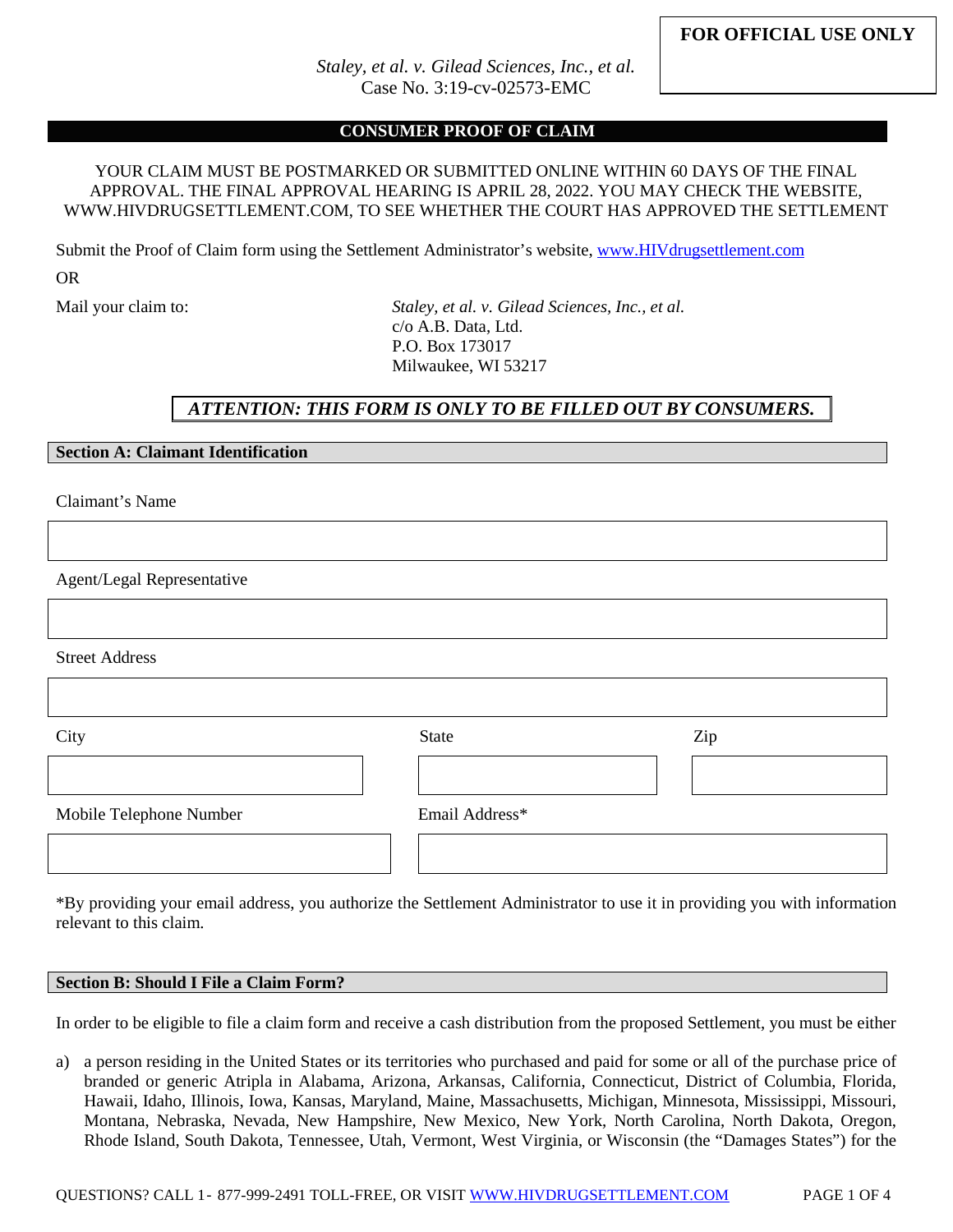purpose of consumption by yourself or your family member(s) at any time between May 14, 2015 through and until October 13, 2021; **OR**

b) a person residing in the United States or its territories who purchased and paid for some or all of the purchase price of Evotaz in any of the Damages States (*see Section B, (a) for a list of Damages States*) for the purpose of consumption by yourself or your family member(s) at any time between May 14, 2015 through and until October 13, 2021.

Several groups are excluded from the Class and are not eligible to file a claim form and receive a cash distribution from the proposed Settlement, even if they otherwise meet the definition above. The following groups are excluded from the Class:

- a. Any person who is an officer, director, management, employee, subsidiary, or affiliate of: Gilead Sciences, Inc., Gilead Holdings, LLC, Gilead Sciences, LLC, or Gilead Sciences Ireland UC; Bristol-Myers Squibb Company or E. R. Squibb & Sons, L.L.C.; or Johnson & Johnson, Janssen Products LP, or Janssen R&D Ireland (together, the "Defendants");
- b. A judge in this case or a member of his or her immediate family; or
- c. Any person who has previously opted out of the Classes in this case.

□ in the proposed Settlement. DO NOT SUBMIT A CLAIM FORM IF YOU DO NOT MEET THE DEFINITIONS By checking this box, I confirm that I have read the definition of the Class and I am not excluded from participating ABOVE.

## **Section C: Purchase Information**

a) Provide the total amount of your out‐of‐pocket expenditures for purchases you made in any of the Damages States (*see Section B, (a) on page 1 for list of Damages States*), while you resided in the United States or its territories, of branded or generic Atripla between May 14, 2015 through and until October 13, 2021:

Total amount of out-of-pocket expenditures you paid for the brand or generic Atripla purchases identified above:

b) Provide the total amount of your out‐of‐pocket expenditures for purchases you made in any of the Damages States (*see Section B, (a) on page 1 for list of Damages States*), while you resided in the United States or its territories, of branded Evotaz between May 14, 2015 through and until October 13, 2021:

| Total amount of out-of-pocket expenditures you paid for<br>the brand Evotaz purchases identified above: |  |
|---------------------------------------------------------------------------------------------------------|--|
|---------------------------------------------------------------------------------------------------------|--|

Were the purchases identified above made using some form of insurance benefit that covered some of the costs of those purchases: Yes \_\_\_\_\_\_\_\_ No \_\_\_\_\_\_\_ (please check one).

|                |  |  | If you used some form of insurance benefit, identify the name(s) of one or more of your |  |  |  |  |  |
|----------------|--|--|-----------------------------------------------------------------------------------------|--|--|--|--|--|
| $insurer(s)$ : |  |  |                                                                                         |  |  |  |  |  |

\_\_\_\_\_\_\_\_\_\_\_\_\_\_\_\_\_\_\_\_\_\_\_\_\_\_\_\_\_\_\_\_\_\_\_\_\_\_\_\_\_\_\_\_\_\_\_\_\_\_\_\_\_\_\_\_\_\_\_\_\_\_\_\_\_\_\_\_\_\_\_\_\_\_\_\_\_\_\_\_\_\_\_\_\_\_\_\_\_\_\_\_\_\_\_\_\_\_

## **Section D: Note Regarding Documentation**

**You do not need to provide any documentation at this time**. However, the Settlement Administrator may ask for additional proof supporting your claim. Any one of the following is acceptable as claim documentation for the purchase information set forth in Section C above, if requested by the Settlement Administrator:

- 1. Itemized receipts that show payment(s) for the subject drugs; or
- 2. An EOB (explanation of benefits) from your insurer that shows you paid for the subject drugs; or
- 3. Records from your pharmacy showing that you paid for the subject drugs; or

QUESTIONS? CALL 1-877-999-2491 TOLL-FREE, OR VISIT [WWW.HIVDRUGSETTLEMENT.COM.](http://www.hivdrugsettlement.com/) PAGE 2 OF 4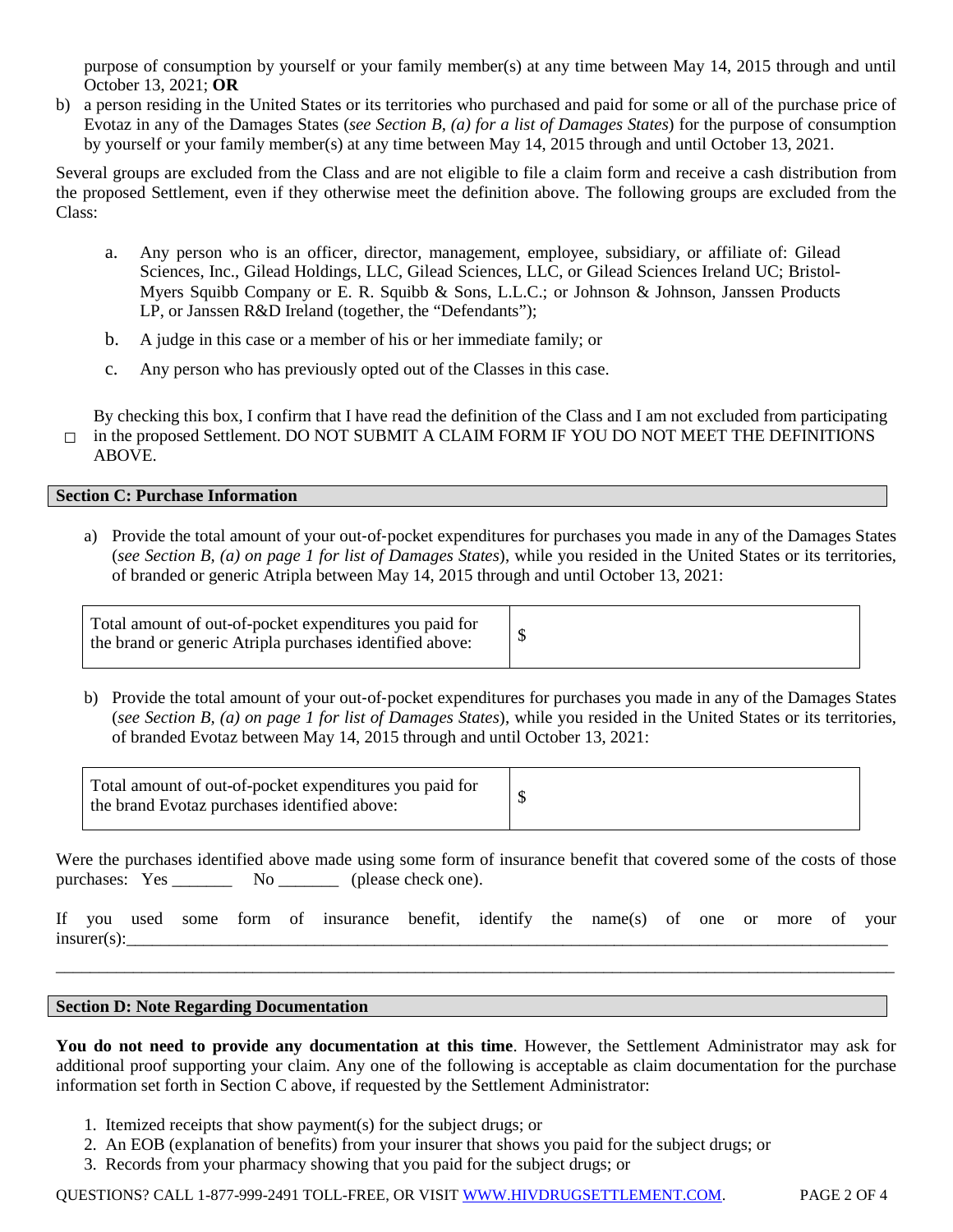4. Copies of records showing prescriptions written for the subject drugs.

If the Settlement Administrator contacts you for requested documentation, failure to respond or provide sufficient documentation may result in the reduction or rejection of your claim.

# **Section E: Certification**

I have read and am familiar with the contents of this Proof of Claim. I certify that the information I have set forth above is true, correct, and complete to the best of my knowledge. I certify that I, or the Class Member I represent, paid the total amount set forth above in out-of- pocket expenditures for purchases of brand or generic Atripla between May 14, 2015 through and until October 13, 2021, in one or more of the Damages States while residing in the United States and its territories, or for purchases of brand Evotaz between May 14, 2015 through and until October 13, 2021, in one or more of the Damages States while residing in the United States and its territories. I further certify that I, or the Class Member I represent, did not opt out of the certified Class in this Action. Nor did I, or the Class Member I represent, purchase such branded or authorized generic versions of brand or generic Atripla or brand Evotaz for purposes of resale.

In addition, I: (1) have not (or the represented Class Member has not) served as an officer, director, management, employee, subsidiary, or affiliate of Gilead Sciences, Inc., Gilead Holdings, LLC, Gilead Sciences, LLC, or Gilead Sciences Ireland UC; Bristol-Myers Squibb Company or E. R. Squibb & Sons, L.L.C.; or Johnson & Johnson, Janssen Products LP, or Janssen R&D Ireland (together, the "Defendants"); (2) did not opt out of the Classes; and (3) am not one of the judges in this case or a member of their immediate families.

To the extent I have been given authority to submit this Proof of Claim by a Class Member on his or her behalf, and accordingly am submitting this Proof of Claim in the capacity of an authorized agent, and to the extent I have been authorized to receive on behalf of this Class Member(s) any and all amounts that may be allocated to him or her from the Settlement Fund, I certify that such authority has been properly vested in me and that I will fulfill all duties I may owe the Class Member. In the event amounts from the Settlement Fund are distributed to me and a Class Member later claims that I did not have the authority to claim and/or receive such amounts on its behalf, I and/or my employer will hold the Class, counsel for the Class, and the Settlement Administrator harmless with respect to any claims made by the Class Member.

I hereby submit to the jurisdiction of the United States District Court for the Northern District of California, San Francisco Division for all purposes connected with this Proof of Claim, including resolution of disputes relating to this Proof of Claim. I acknowledge that any false information or representations contained herein may subject me to sanctions, including the possibility of criminal prosecution. I agree to supplement this Proof of Claim by furnishing documentary backup for the information provided herein, upon request of the Settlement Administrator.

# **I certify that the above information supplied by the undersigned is true and correct to the best of my knowledge**  and that this Proof of Claim form was executed this day of  $\qquad \qquad$ , 202.

Signature Print or Type Name

If you have not completed this Claim Form online and submitted it electronically through the Settlement Administrator's website, you must mail the completed Claim Form postmarked within 60 days of the final approval. The Final Approval Hearing is April 28, 2022, to the following address:

> *Staley, et al. v. Gilead Sciences, Inc., et al.* c/o A.B. Data, Ltd. P.O. Box 173017 Milwaukee, WI 53217

Toll-Free Telephone: 1 -877-999-2491 Website: [www.HIVdrugsettlement.com](http://www.hivdrugsettlement.com/)